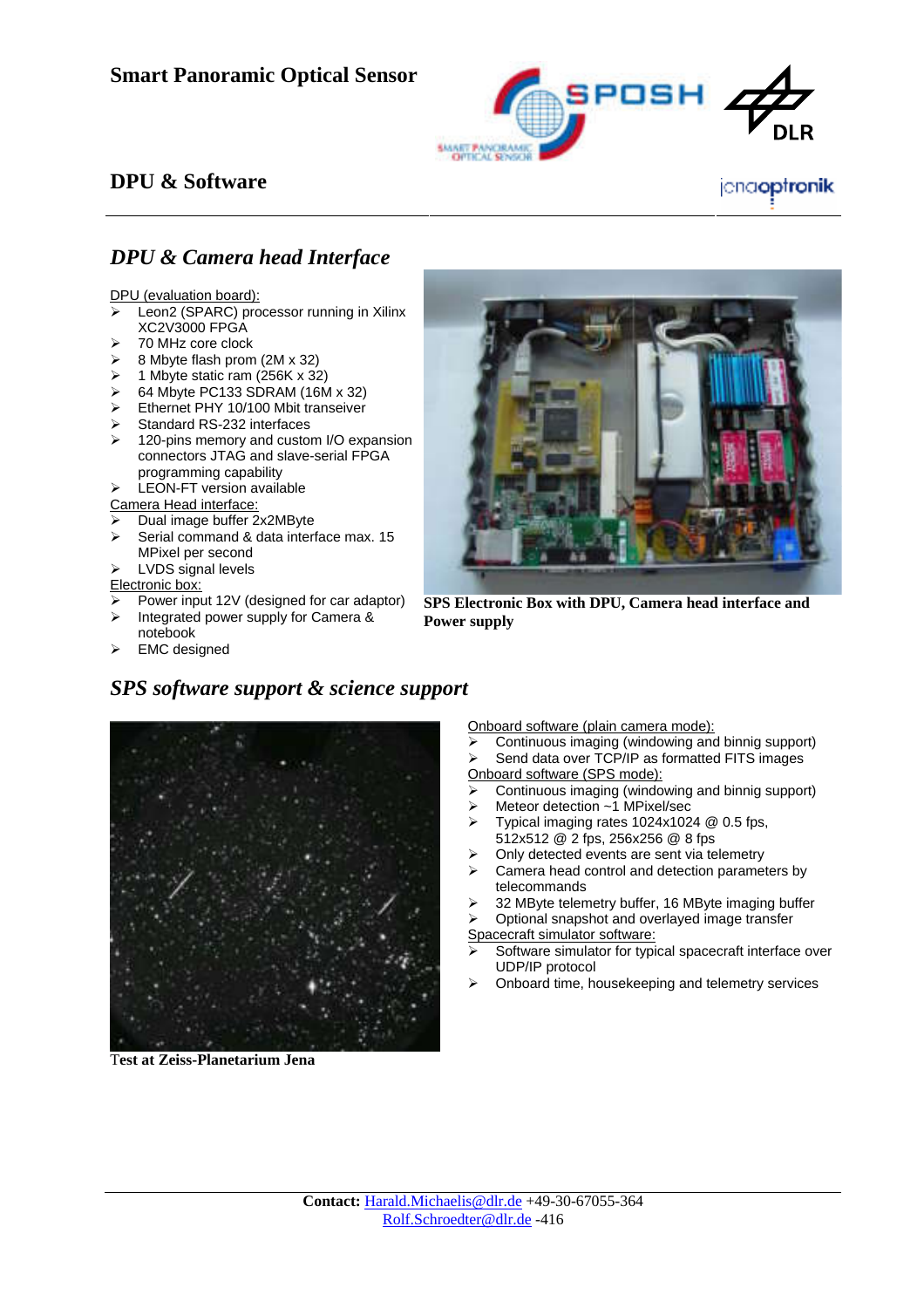

## **DPU & Software**



Full sky image during Leonids, stars of magnitude +6 are visible (the long object is an airplane)







Instrument at lake Sobot/Austria during Leonids, November 2004



Geminids fireball, Tenerife, December 2004 Two meteors in a single image (1.6 sec exposure time) during Leonids, Tenerife, November 2004